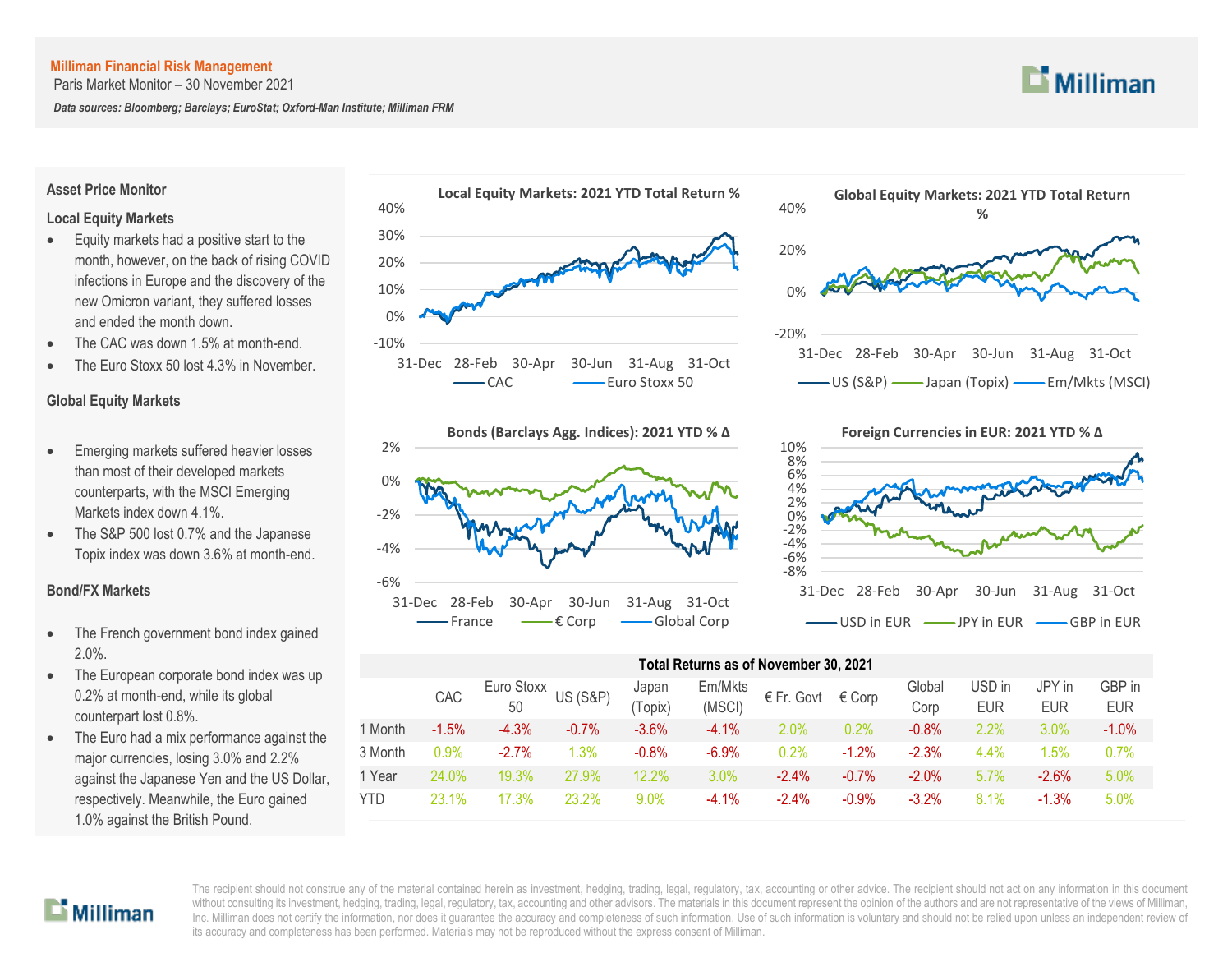Paris Market Monitor – 30 November 2021

*Data sources: Bloomberg; Barclays; EuroStat; Oxford-Man Institute; Milliman FRM*



## **Liability Valuation Monitor**

#### **Risk Free Rates**

- EUR risk-free rates fell at all terms in November.
- The 5 and 10-year risk-free rates both decreased by 16 basis points.
- The 20-year rate declined by 9 basis points.

#### **Corporate Bonds**

- Global corporate bond yields increased by 4 basis points, while their European counterpart fell by 1 basis point.
- Both the European and Global corporate bond spreads widened, the former by 21 basis points and the latter by 14 basis points.
- The fall in risk-free rates was offset by the widening in the European corporate bond spreads, resulted in a marginal gain in the European corporate bond index.

# $\mathbf{L}$  Milliman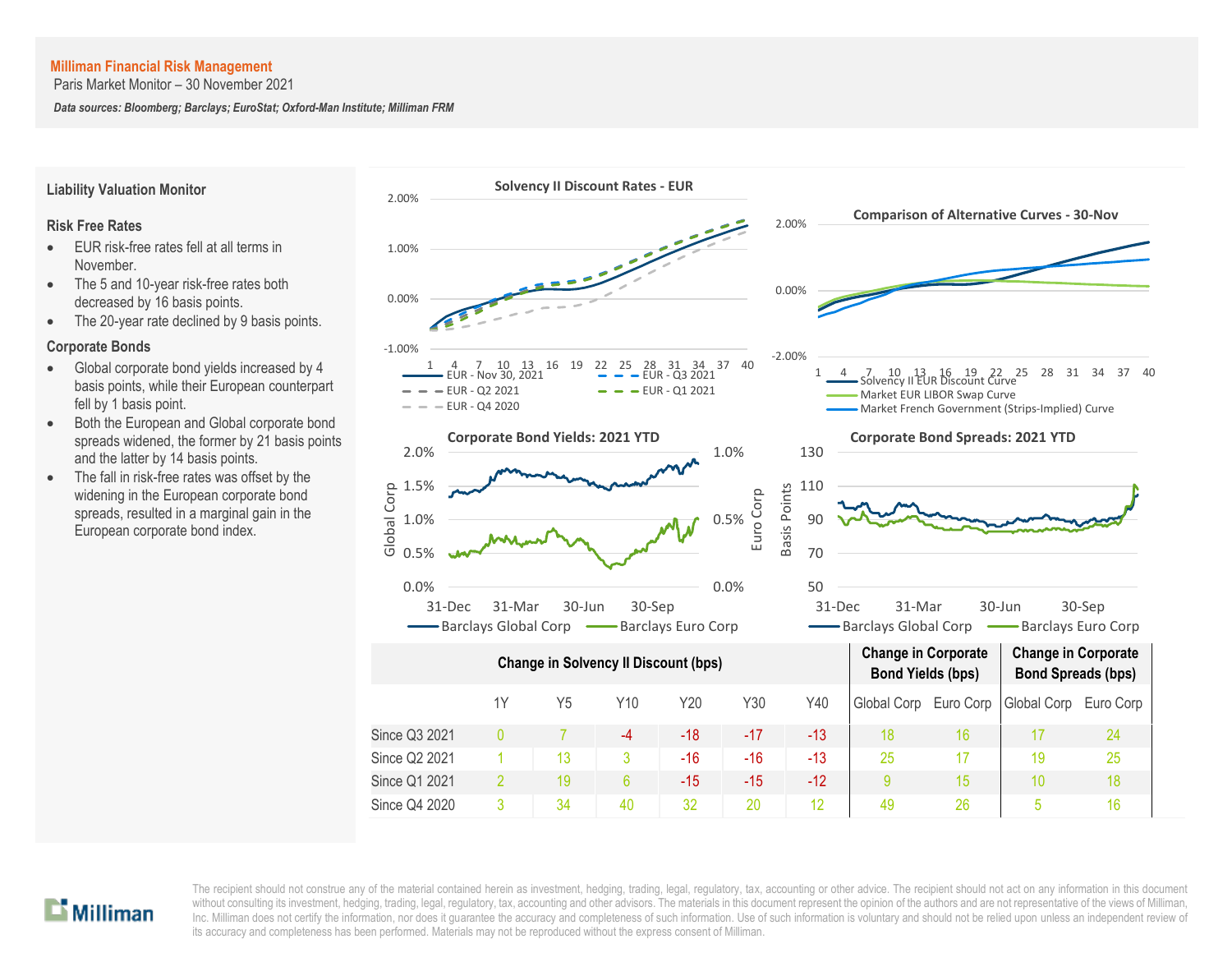Paris Market Monitor – 30 November 2021

*Data sources: Bloomberg; Barclays; EuroStat; Oxford-Man Institute; Milliman FRM*



The **Solvency II risk-free discount rates** are based on applying the Smith-Wilson Extrapolation to LIBOR swap rates sourced from Refinitiv and applying the Credit Risk Adjustment as defined in the Technical Specs. The data is provided by EIOPA and as of 30/11/21.

The **Credit Risk Adjustment** is a component of the risk-free discount curve defined by EIOPA. It is calculated from actual experience in the 'LIBOR-OIS' spread (3 months for EUR, 6 months for GBP), and is bounded between 0.10 and 0.35. We show actual LIBOR-OIS spread levels and the defined CRA, for both GBP and EUR.

**EIOPA fundamental spreads** show the credit spread corresponding to the risk of default or downgrading of an asset. This is shown here across financial and nonfinancial assets, credit quality steps 0-3 and durations of 1-30 years. The data is provided by EIOPA and as of 30/11/21. **Fundamental spread** = maximum (probability of default + cost of downgrade; 35% of long-term average spread). In the tables we show the '**before floor'** measure = probability of default + cost of downgrade.

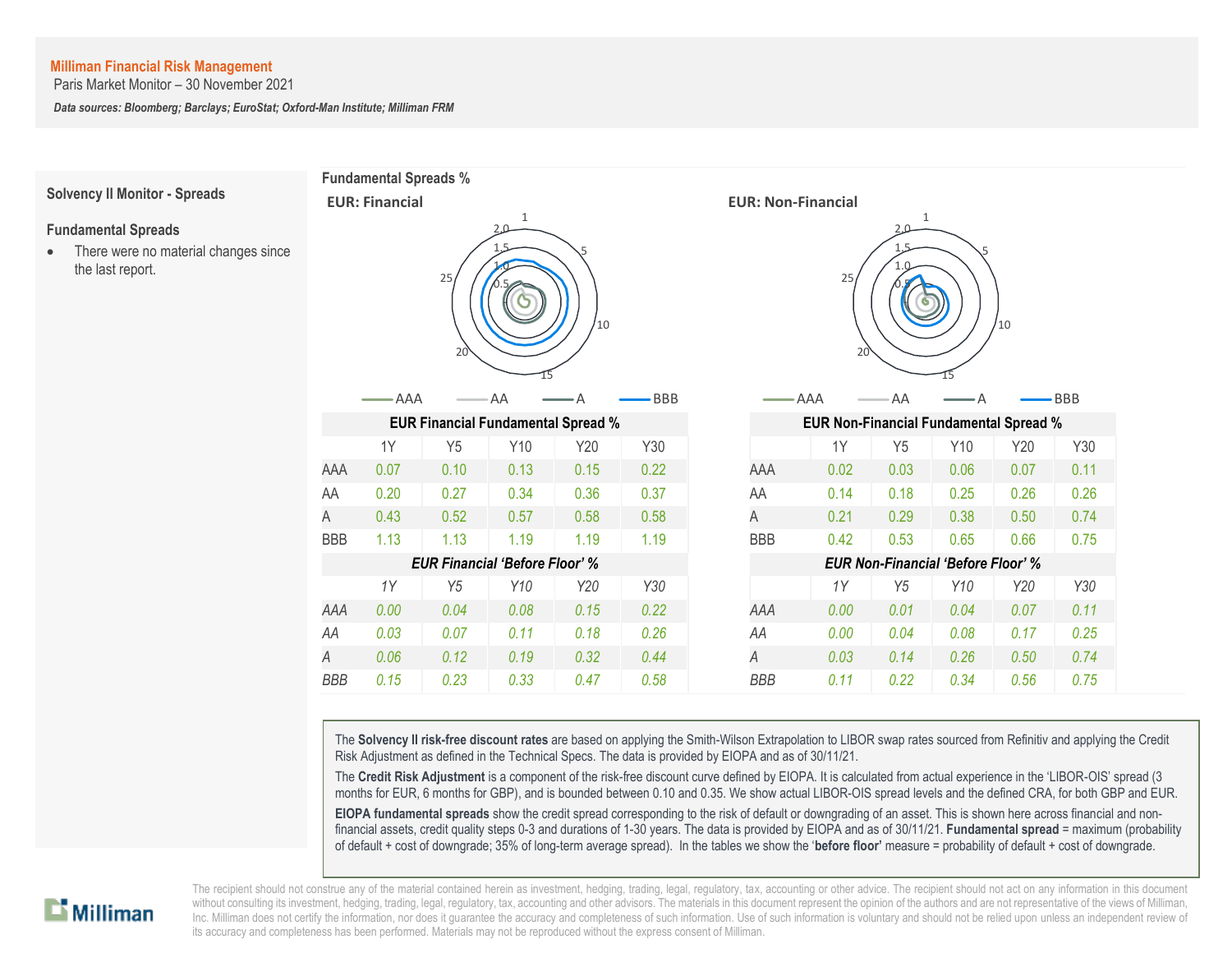Paris Market Monitor – 30 November 2021

*Data sources: Bloomberg; Barclays; EuroStat; Oxford-Man Institute; Milliman FRM*

#### **Inflation Monitor**

- France's price inflation increased by 50 basis points to 2.6% in October.
- The Eurozone price inflation rose by 70 basis points to 4.1%.
- There were no updates to the wage inflation figures this month.
- The projected CPI curves was relatively unchanged in comparison to the previous month.







#### **Projected CPI Inflation (Year-on-Year, Swap Market)**



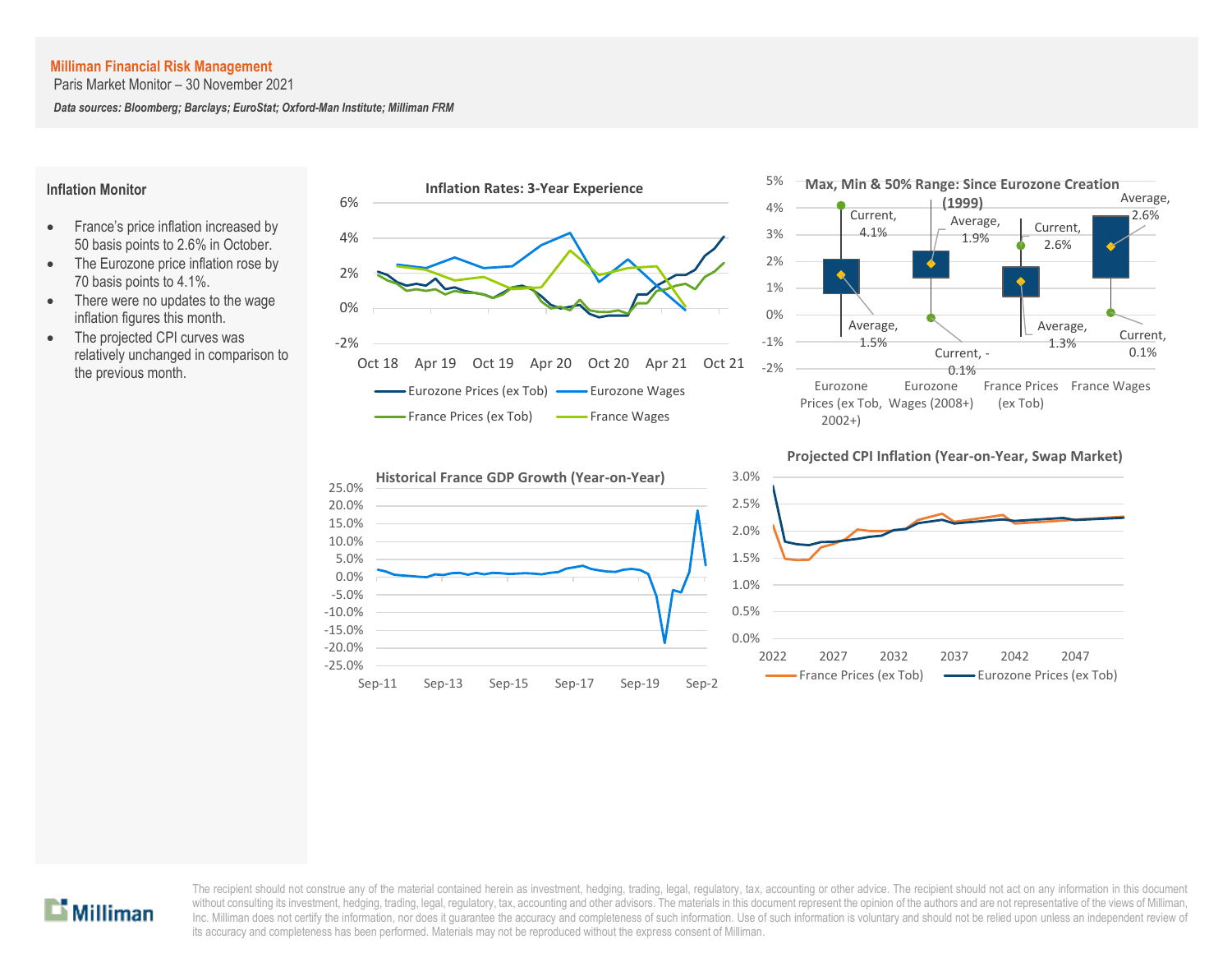Paris Market Monitor – 30 November 2021

*Data sources: Bloomberg; Barclays; EuroStat; Oxford-Man Institute; Milliman FRM*

#### **Volatility and Hedging Cost Monitor**

- Realised volatility on major indices spiked towards the end of the month, on the back of concerns over the Omicron variant.
- The CAC had a realised volatility of 22.1% at month-end. The measure stood at 22.6% and 15.2% for the Euro Stoxx 50 and the S&P 500, respectively.
- Volatility risk premiums increased as implied volatilities rose sharply. The volatility risk premium on the Euro Stoxx 50 and the S&P 500 was 4.5% and 6.1%, respectively.

*Please contact Milliman for more information on the basis and methodology used for these results.*